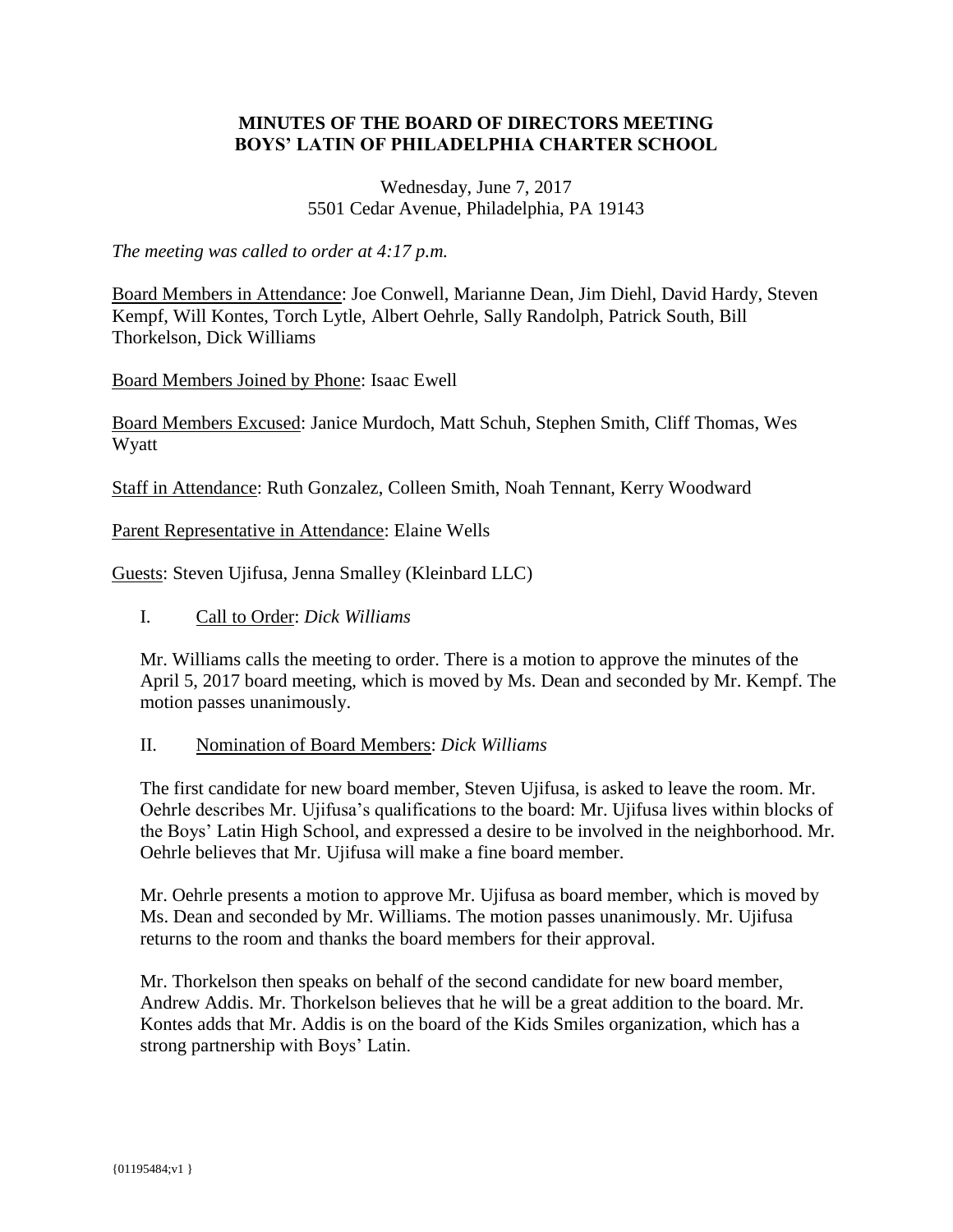Mr. Thorkelson presents the motion to approve Mr. Addis as board member, which is moved by Ms. Dean and seconded by Dr. Lytle. The motion passes unanimously.

## III. Resignation of Board Members: *Dick Williams*

Mr. Williams announces that Ms. Murdoch is resigning as board member. Mr. Williams thanks Ms. Murdoch for her years of generous service, as she has been extremely helpful to Boys' Latin's fundraising efforts.

## IV. Deputy CEO Report: *Noah Tennant*

Dr. Tennant begins by giving a presentation to the board which revisits Boys' Latin mission and reviews standardized test results. Dr. Tennant reiterates the Boys' Latin mission which is to get students into college. Dr. Tennant states that the National Student Clearinghouse numbers show that the percentage of Boys' Latin students enrolling in college in the fall immediately after graduation has remained at a steady rate of 80 percent. Dr. Tennant explains that this percentage grows to 85 percent by the end of the first year since not all students immediately enroll in college for the fall. Dr. Tennant states that Boys' Latin has a coordinator on staff to help students apply, enroll, and persist through college. Dr. Tennant explains that due to the skyrocketing costs of college, students are losing access to loans and financial aid which makes it more difficult for students to enroll. Many students now opt start at a two-year school for cost-saving reasons.

Dr. Tennant then discusses college persistence and completion rates: 66 percent of students from the Boys' Latin Class of 2014 have graduated college or are still in college where comparatively, only 13 percent of black males in the entire city of Philadelphia complete a college degree.

Dr. Tennant explains that SAT scores are a huge factor in students attending college: if students scored higher, they'd be eligible for more financial aid. Boys' Latin is investing in new resources relating to improved SAT preparation. The school will continue to strive for improvement.

Dr. Tennant has given thought as to what is fueling Boys' Latin's success, which includes: offering Latin classes, extending the school day, offering additional instructional time, and SAT focus, which all feeds into Boys' Latin's college mission.

Dr. Tennant then takes the board through Boys' Latin SPP and SPR results. Dr. Tennant notes that these results do not appropriately consider the crux of Boys' Latin's mission; driving college success for its students. College matriculation, persistence, and completion data are not meaningfully included in these ratings.There is a discussion amongst the board as to what the various scores mean, how scores can be improved, and how the top performing schools differ from Boys' Latin. Mr. Williams and Ms. Woodward describe the advantage that the top performing schools have over Boys' Latin in that they have special admissions criteria, whereas Boys' Latin does not. Mr. Williams adds that the heavy focus on test scores by the School District forces Boys' Latin to put more money into improving test scores. Dr.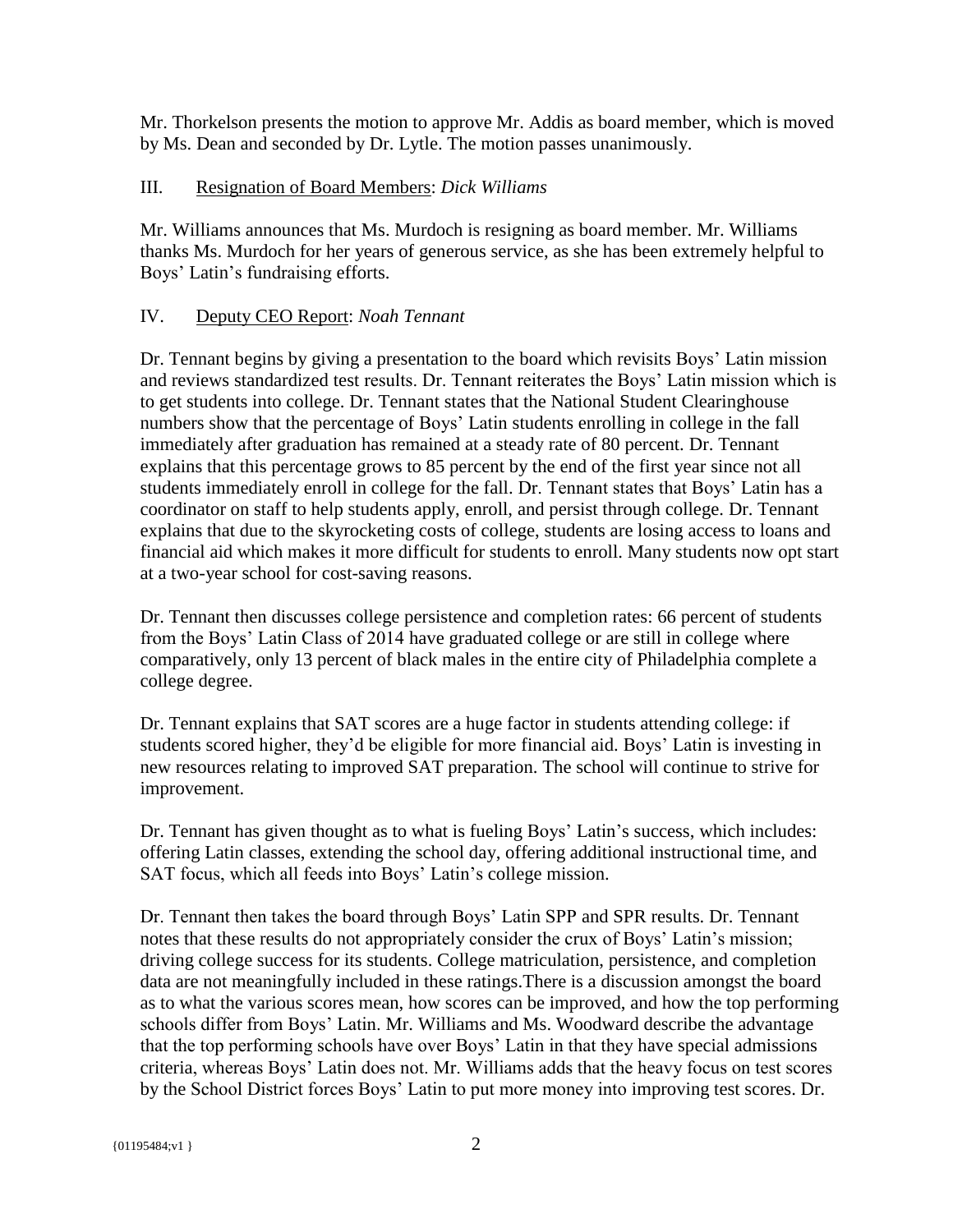Lytle adds that test scores only predict test scores, and that family income has the biggest impact upon SAT scores and therefore college attainment.

Continuing, Dr. Tennant gives an update on the middle school and high school principal search processes.

Dr. Tennant states that *NBC Dateline* has been filming at Boys' Latin, and the U.S. Secretary of Education, Betsy DeVos, will be filmed at Boys' Latin on June 8, 2017. *NBC Dateline* has been interviewing students, parents and school leaders and the special will air in the coming months.

Turning to the Class of 2017, Dr. Tennant is happy to announce that 79 out of 81 students have been admitted into college (98 percent) and Boys' Latin's high school graduation rate is 99 percent. The Valedictorian will be Tanner Hicks who will attend American University, with Marsalis Mitchell as Salutatorian, who will attend Pennsylvania State University. Other notable schools that Boys' Latin students have been accepted to include: University of Delaware, Skidmore, Temple, Hampton, Howard, Morehouse and West Virginia University.

Dr. Tennant adds that graduation will take place on June 13, 2017 at 4:00 pm at the Temple University Performing Arts Center. The commencement speaker will be Cedric Hughes Jones, Jr.

Dr. Tennant concludes his presentation.

# V. Board Committee Reports

a. Finance: *Bill Thorkelson, Kerry Woodward, Will Kontes*

Mr. Thorkelson begins by explaining that Boys' Latin is in good financial shape, and is expected to run a surplus of at least \$250,000 for the year. The Finance Committee will reconvene in the coming weeks to finalize the FY2018 budget, pending soon-tobe-published per pupil revenue numbers.

Ms. Woodward describes one of the challenges to constructing the budget, which is that revenue guidance numbers are not released until July or August. Ms. Woodward states that the Finance Committee assumed a zero percent increase, to stay in line with conservatism, but Boys' Latin received verbal guidance from the School District that revenue will increase 6.5 percent.

Continuing, Ms. Woodward adds that the Finance Committee sharpened its pencils on enrollment and conducted a detailed attrition analysis when making enrollment projections for next year. Ms. Woodward then takes the board through the 2017 Projection and 2018 Budget.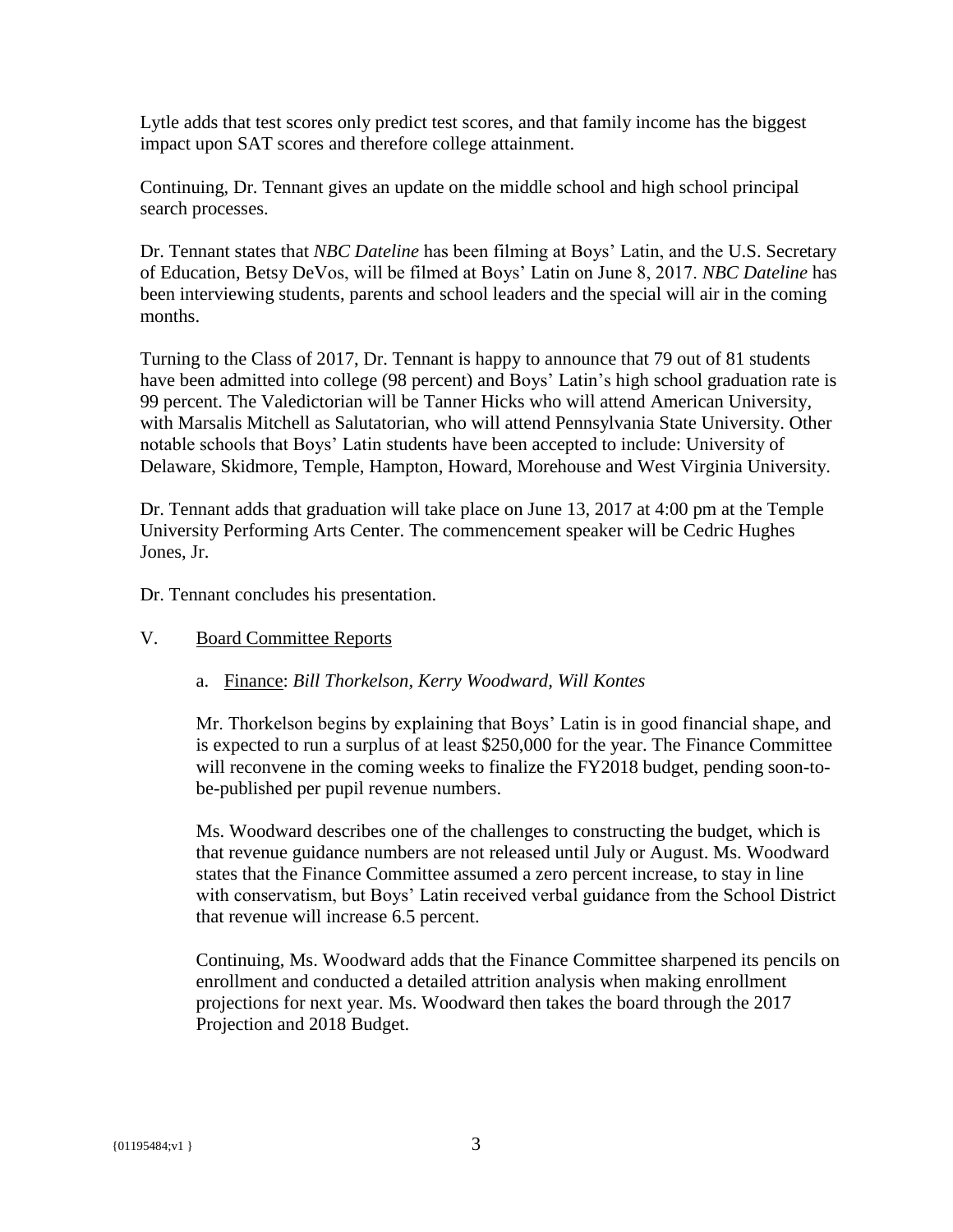Ms. Woodward asks the board for a resolution to adopt a draft budget tonight with understanding that once revenue numbers are given the summer, the Finance Committee with reconvene and finalize the budget.

Mr. Kontes adds that when the Finance Committee went through the budgeting process, they had to make hard decisions with department budgets. The Finance Committee believes this was done in a thoughtful way. Mr. Kontes thanks Ms. Woodward and Dr. Tennant for their hard work with preparing the budget.

Mr. Thorkelson proposes a motion to adopt the draft budget, which is moved by Mr. Williams and seconded by Mr. Diehl. The motion passes unanimously.

Ms. Woodward proposes a motion to approve the lease reimbursement payment from Pennsylvania to charters for facilities expenses, which is moved by Mr. Williams and seconded by Mr. Kontes. The motion passes unanimously.

Mr. Oehrle proposes an amendment to the previous motion regarding the adoption of a budget, to include language that the board adopt the draft budget tonight and grant the Finance Committee authority to approve a final budget once the revenue numbers come in. This amended motion is moved by Dr. Lytle and seconded by Mr. Williams. The motion passes unanimously.

The Finance Committee concludes its presentation.

b. Governance: *Albert Oehrle*

There is no governance presentation.

#### c. Academic/Charter Renewal: *Noah Tennant for Cliff Thomas*

Dr. Tennant begins by announcing that Boys' Latin's charter was renewed for another five years, with conditions. Boys' Latin is currently in the process of negotiating those conditions with the Charter School Office.

Dr. Tennant then walks the board through Boys' Latin's Renewal Report. The Charter School Office gave suggestions that Boys' Latin is happy to comply with, such as establishing a procedure for reviewing parental/guardian complaints. The Charter School Office also gave suggestions that Boys' Latin disagrees with, such as requiring the board to meet on a monthly basis. Ms. Woodward adds that there are errors in this report, such as alleged deficiencies with Boys' Latin ELL program, code of conduct, enrollment, and mission, which have not yet been corrected by the Charter School Office. The Board of Trustees wrote a letter to the Charter School Office asking to correct these errors, however that letter, sent in April, went ignored. Dr. Tennant states that Boys' Latin will adopt a new truancy policy for next year to help improve attendance, but the biggest fight will be the inclusion of college matriculation rates in the Renewal Report.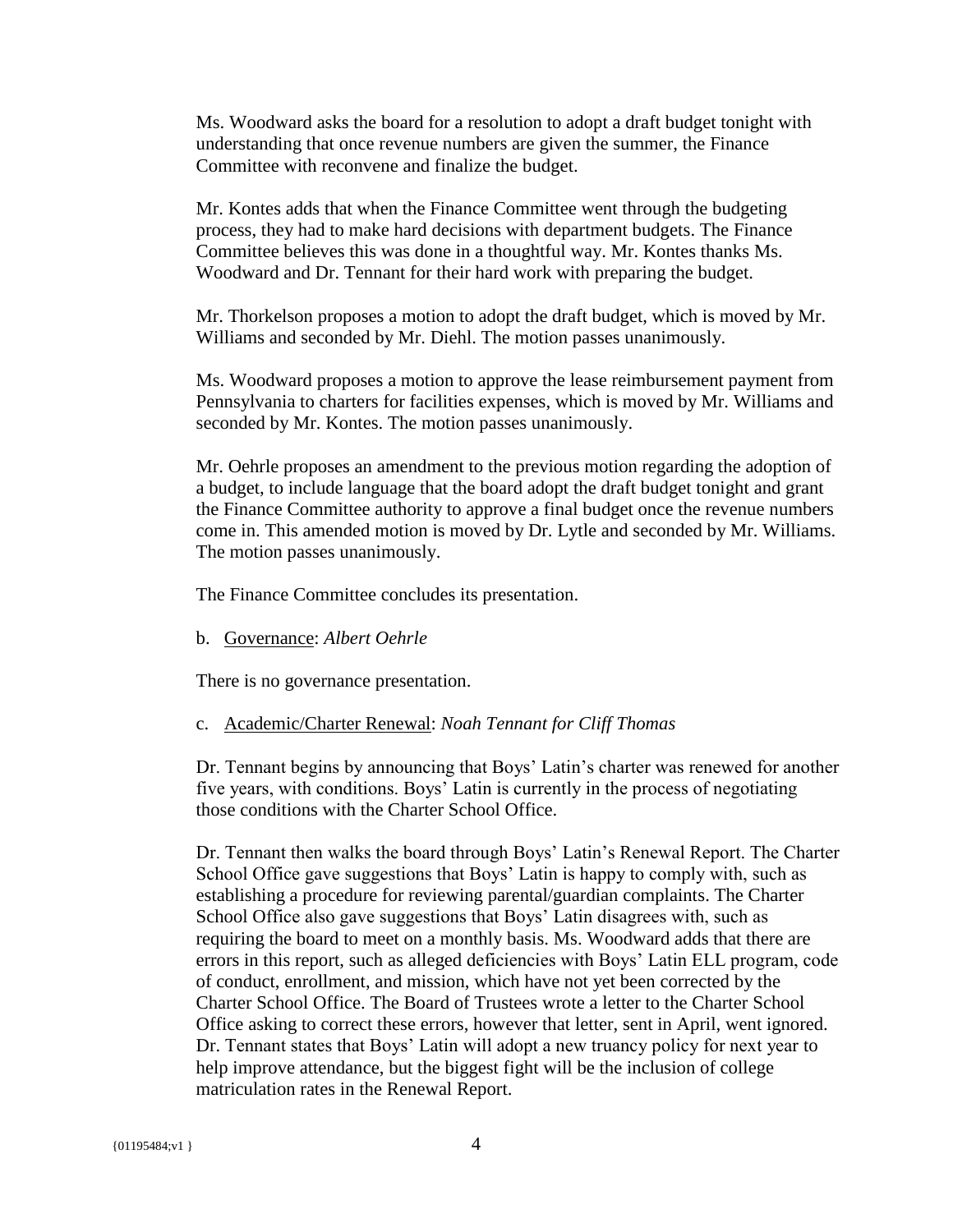Dr. Tennant assures the board that Boys' Latin will follow up with the Charter School Office, asking them to respond. Dr. Tennant will meet with the executive director of the Charter School Office in a few weeks to go over the report.

Dr. Tennant concludes his presentation.

#### d. Development: *Marianne Dean, Kerry Woodward*

Ms. Dean begins by announcing that as of June 1, 2017 over \$1.7 million dollars has been raised, with 34 percent coming from the annual event. Ms. Dean states that Boys' Latin has exceeded its budgeted goal for every revenue stream except individual giving, which she would attribute to increased giving to the annual event and its fabulous honorees. Ms. Dean lists some noteworthy donations, such as a \$100,000 donation from Herb Allen after Mr. Allen read the article in the *Wall Street Journal* about Boys' Latin. Ms. Dean adds that Boys' Latin will be conservative in its budget for next year, as the school is unsure if the annual event will be as successful next year.

Ms. Dean received great feedback about the annual fundraising event, and notes that most of the money that came in for the event came from sponsorships. Ms. Dean thanks Ms. Smith for writing a multitude of handwritten thank-you notes to patrons of the event, and thanks the board for its support and giving. Ms. Dean adds that Boys' Latin is in good shape after the event as most of the pledged money has already come in. Ms. Dean states that Boys' Latin received a lot of press from the event, as photographs appeared in the *Mainline Times*, *Philadelphia Inquirer*, *Philadelphia Magazine*, and *Philadelphia Style*.

Ms. Dean thanks Mr. Hardy and Mr. Williams for their years of service, and notes that Boys' Latin is going to miss them in a big way. Ms. Dean and Mr. Conwell also thank Ms. Woodward and Ms. Smith, who make a great team. Mr. Conwell adds that when Ms. Williams left, Boys' Latin did not know how it was going to replace her, but Ms. Woodward and Ms. Smith have risen to the challenge.

Mr. Williams thanks the board, and remarks how he's had a good run as board chair and that so many people have helped out along the way. Mr. Williams states that at Boys' Latin, everyone pulls their weight and cares about the futures of the students, which makes his job a lot easier. Mr. Williams will be turning the reigns over to Mr. Thorkelson, who Mr. Williams believes has all the qualifications in the world to run this board successfully. Mr. Williams notes that each member of the board has a different skill set which brings a variety of experience and knowledge to the table for positive collaboration. Mr. Williams adds that Mr. Thorkelson has run a board before, trusts him implicitly, thanks Mr. Thorkelson for taking on this new responsibility, and wishes Mr. Thorkelson luck.

The board then thanks Mr. Williams for his years of service.